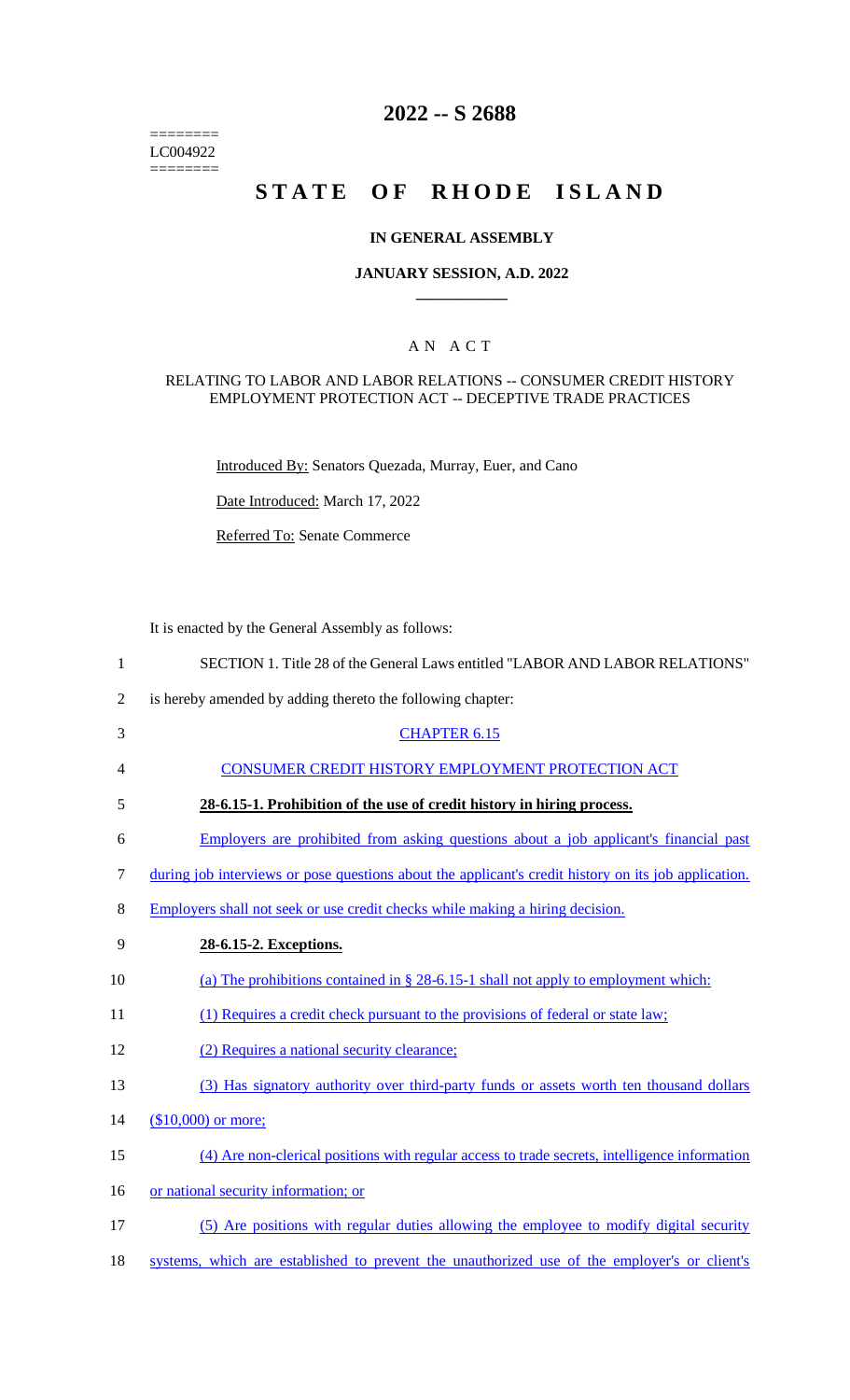1 networks or databases. (b) If the available position falls within one of the exceptions listed in subsection (a) of this section, prior to conducting a credit check on the applicant, an employer shall: (1) Provide notice to the job applicant that the employer shall seek their credit report; and (2) Obtain written authorization/consent from that job applicant authorizing the credit check. **28-6.15-3. Administrative investigations and penalties.**  (a) Whenever a job applicant alleges a violation of this chapter, the applicant may file a complaint with the department of labor and training and describe in detail the nature and basis of 10 their claim, along with providing any supporting written documentation. (b) Pursuant to an adjudicatory proceeding, the department shall investigate the alleged violations, and may impose an administrative penalty of up to ten thousand dollars (\$10,000) for 13 each violation. During its penalty determination phase, the department shall be guided by the 14 following factors: 15 (1) The severity of the violation; 16 (2) The existence of prior violations; (3) The employer's size, considering both the total number of employees and its revenue; and (4) The employer's actual or constructive knowledge of this chapter. (c) The assessed penalty shall be equally divided between the department and the complainant. **28-6.15-4. Civil action.**  (a) Any employee or former employee, or any organization representing such an employee 24 or former employee aggrieved by a violation of this chapter may, within three (3) years after the occurrence of the alleged violation, file a civil action in any court of competent jurisdiction to 26 obtain relief. An aggrieved party shall be entitled to recover up to ten thousand dollars (\$10,000), in liquid damages, as well as reasonable attorneys' fees and court costs. 28 (b) In assessing what damages to award, a court shall consider the factors enumerated in § 28-6.15-3(b). (c) A civil action filed under this section may be instituted instead of, but not in addition 31 to, the director of labor and training enforcement procedures authorized by § 28-6.15-3. SECTION 2. Section 6-13.1-21 of the General Laws in Chapter 6-13.1 entitled "Deceptive Trade Practices" is hereby amended to read as follows: **6-13.1-21. Credit reports -- Notice to individual -- Requirements of users of credit**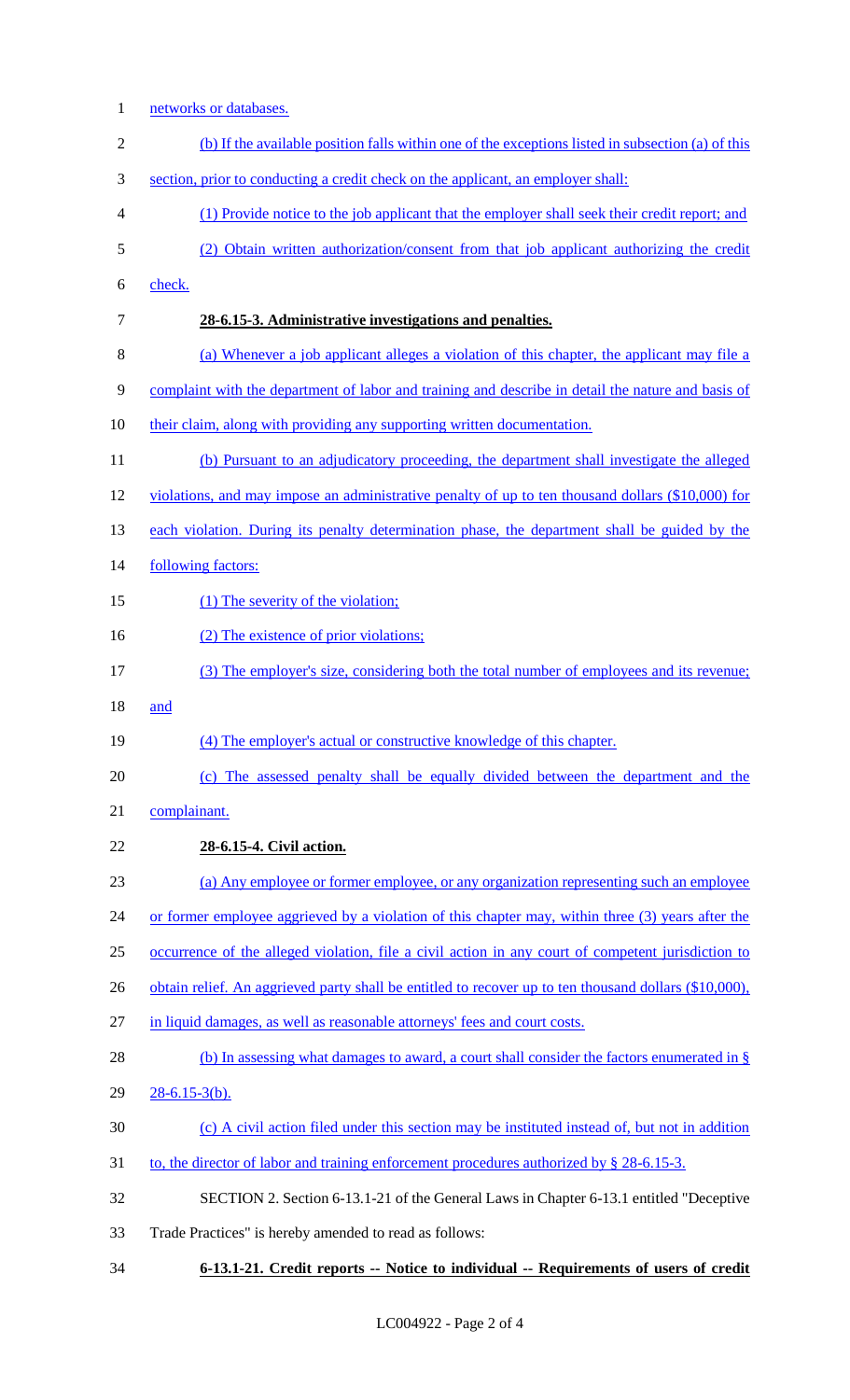# 1 **reports.**

2 (a) No person or business shall request a credit report in connection with a consumer's 3 application for credit, employment, or insurance unless a consumer is first informed that a credit 4 report may be requested in connection with the application.

5 (b) Whenever credit or insurance for personal, family, <u>or</u> household purposes, or employment involving a consumer is denied or the charge for that credit or insurance is increased either wholly or partly because of information contained in a credit report from a credit bureau, the user of the credit report shall advise the consumer against whom the adverse action has been taken and supply the name and address of the credit bureau making the report.

10 SECTION 3. This act shall take effect upon passage.

======== LC004922 ========